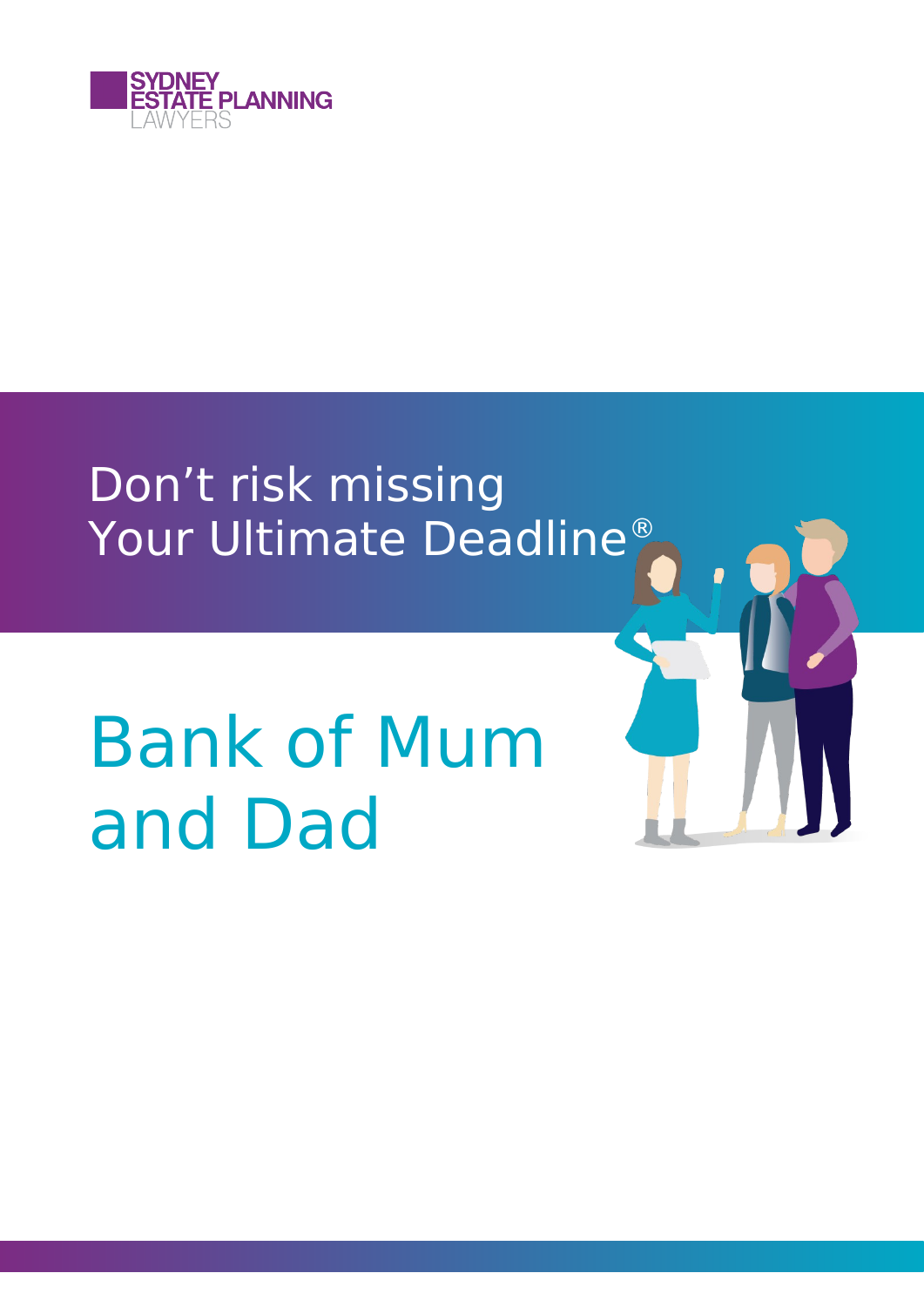

#### What is the bank of mum and dad?

Today it has been estimated that of loans made to help purchase a property in which the buyer will live, in over 50% of those loans, parents of the buyer will have contributed in some way to help make the purchase happen.

Those contributions are often called the "bank of mum and dad".

It was not that long ago that the % was 15%.

The average contribution is said to be nearly \$90,000.

#### How does the need for the bank of mum and dad arise?

The need for the bank of mum and dad arises normally because banks will not lend to first home buyers, even second and later home buyers, the level of finance that they require to buy the home that they want to buy, particularly in the Sydney market.

This happens because banks have loan to valuation ratios that they will not normally go beyond in making a loan.

So this means that relative to the market value of a property that is being purchased, banks will only lend up to a certain amount (called the loan to valuation ratio).

#### Can Sydney Business Lawyers help you with this "bank of mum and dad" need?

Sydney Business Lawyers unique position of advising families in business about their legal needs of their business and the key private client needs of property and death positions it perfectly to assist with the legal needs that are connected to "bank of mum and dad" situations.

#### What is the bank of mum and dad service offered by Sydney Business Lawyers?

Sydney Business Lawyers is able to assist you with all of the legal aspects that relate to the bank of mum and dad, which include:

- The property purchase transactions that are the subject of the bank lending and the conveyancing of those property purchases
- The bank lending documentation that is attached to the bank loans for the property purchase
- The loan or gift documentation to record the bank of mum and dad contribution that is made to help make the property purchase possible, whether or not there is also bank lending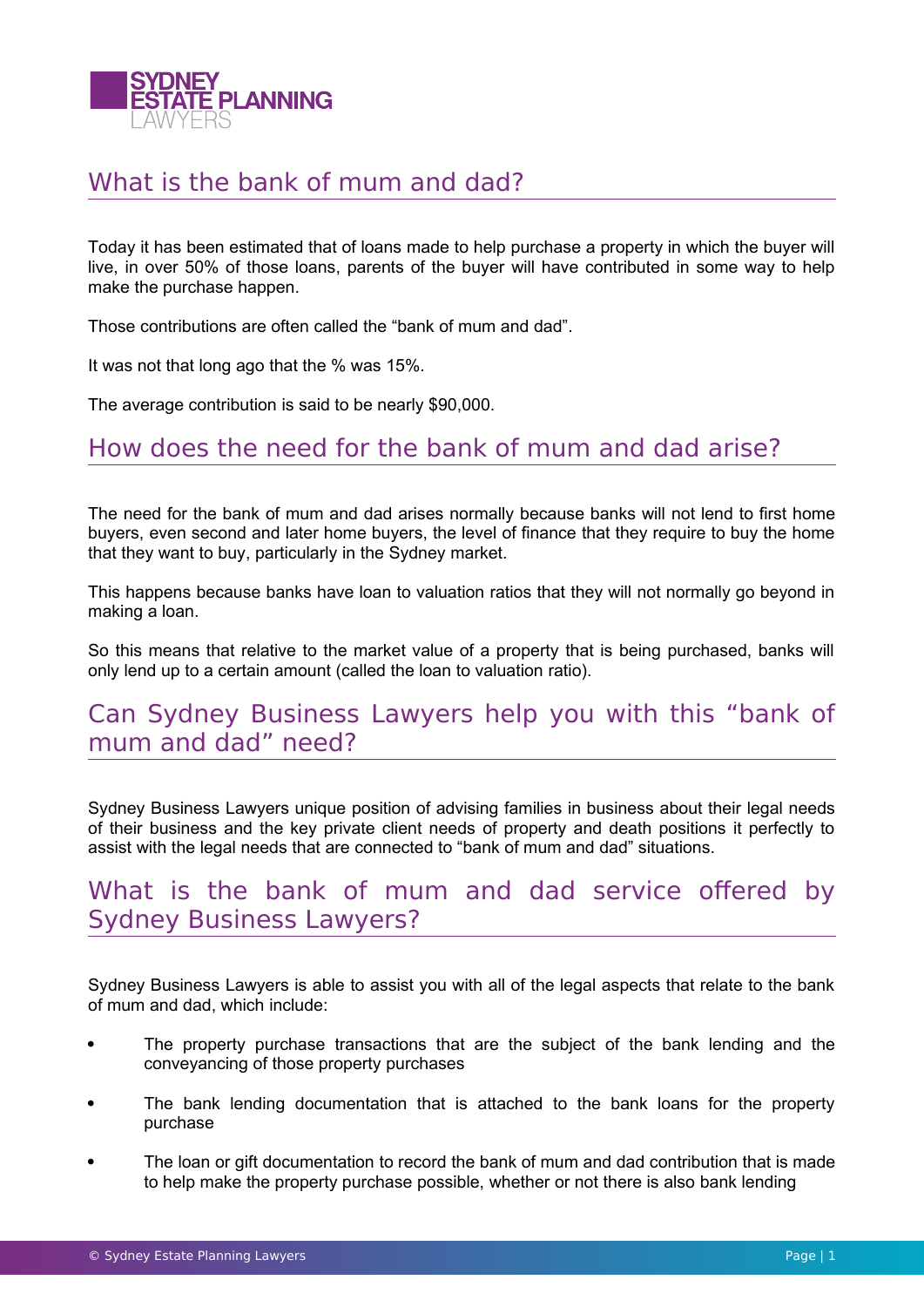

 The estate planning provision that should be made by parents if they have given 1 or more of their children a helping hand through the bank of mum and dad and the parents want to square up the ledger between their children when they die if they have not already squared it up

The lawyers at Sydney Business Lawyers have over 50 collective years of legal experience helping families and their children purchase and sell property, meeting the bank's requirements for lending related to it and dealing with the loan and/or gift and estate planning requirements that flow from it. So we are well placed to assist with all of the needs that relate to the bank of mum and dad.

As a result of the experience, we have also developed document packages to manage bank of mum and dad contributions and the legal requirements that arise from them.